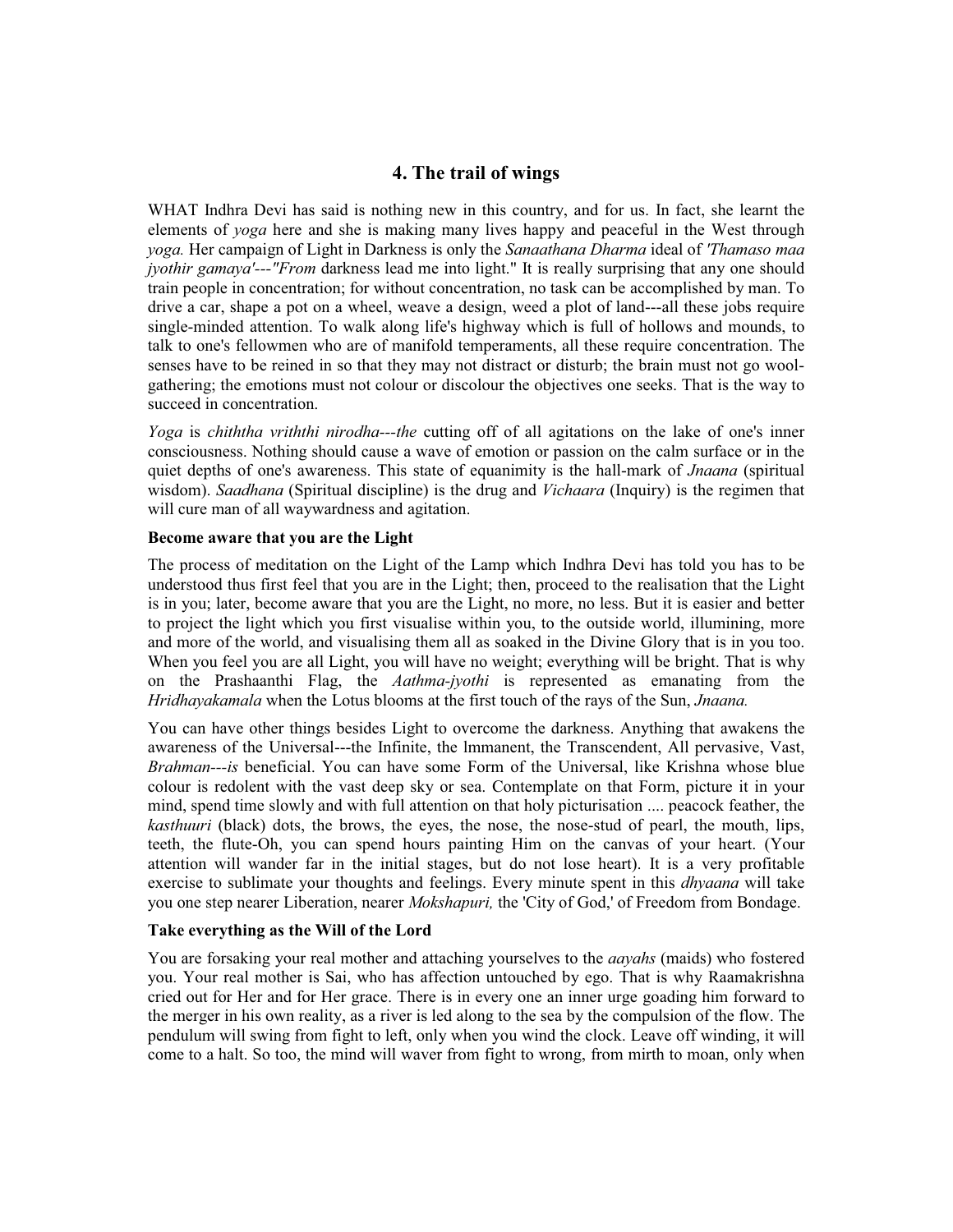you urge it on and encourage it. Desist from winding the mind; it will cease its antics.

Do not count your tears of pain; do not pore over your griefs. Let them pass through your mind, as birds fly through the sky, leaving no trail behind; or as flames and floods appear on the screen in a picture-house, without singing or damping the screen.

You must not lose heart when you are disappointed. Perhaps, your wish itself was wrong, or its realisation may have landed you in worse situations. Any way, it is the will of the Lord and He knows best. Disappointments and distress are like the skin of the plantain, to protect the taste and allow the sweetness to fill the fruit. In such dire straits, let your mind dwell on the splendour of the *Aathma* and its majesty; that will keep you alert and brave. The antics of the senses and the mind can be arrested by the whip *of Aathmajnaana* (wisdom of the true Self).

## **Prayers to be offered daily**

Do this concentration of your reality every day in *Dhyaana.* Follow the same rigorous routine every day---time, place, duration, method, pose, all being unchanged. Then the disturbing factors can be easily humbled and tamed. As Raamakrishna said, do not dig a few feet in a number of different places and moan that you could not strike water. Dig in one place steadily and with faith. The boring drill goes down into the very underground spring of water; drill "Raam" "Raam" Raam"-continuously steadily, and you too can get the rewarding result of Realisation. "Raam" is the name of the drug; the disease will not be affected in the least when you simply repeat the name of the drug; it is only when the drug is taken in, that the disease gets scared and packs up to leave. As the jerks to the body, the *japam* (Contemplative repetition of sacred words) is to the mind. Jerks tone up the body, *japam* tones up the mind and drives out the evil viruses from it. The heart is the pot, intelligence is the churning rod, *Saadhana* (spiritual practice) is the process of churning and Realisation is the butter gained.

If you plead that you have no time to spare for *japam* and *Dhyaanam,* I will say that it is but laziness that makes you argue so. How can any lower task claim the time that is legitimately the right of the one task for which man is born? Rise everyday as if you are rising from death. Say, Thus am I born. Make me speak soft, sweet words, make me behave coolly and comfortingly towards all, let me do deeds that shower happiness on all and form ideas in my mind which

are beneficial to all. May this day be worth while by Thy Service"---pray like this, sitting on your bed, before you start the day's schedule. Remember that pledge throughout the day. When you retire at night, sit up and examine quickly all the experiences of the day; see whether you have caused pain or displeasure to any one by any word or deed. Then pray, "I am now dying and falling in to your lap. Pardon me for any lapse; take me under your loving shelter." After all, sleep is a short death and death a long sleep.

Train yourself to waken when *Brahma-muhuurtham* begins---that is to say, at 3.00 a.m. You may require an alarm clock at first for the job; but soon, the urge for *Dhyaana* will rouse you. Do not take a bath before you sit for *Dhyaana,* for the ritual of the bath will arouse the senses and you will be too full of pulls in different directions for the process of *Dhyaana* to succeed. Regularity, sincerity, steadiness--these will reward you with success.

*Prashaanthi Nilayam, 22-1-1967*